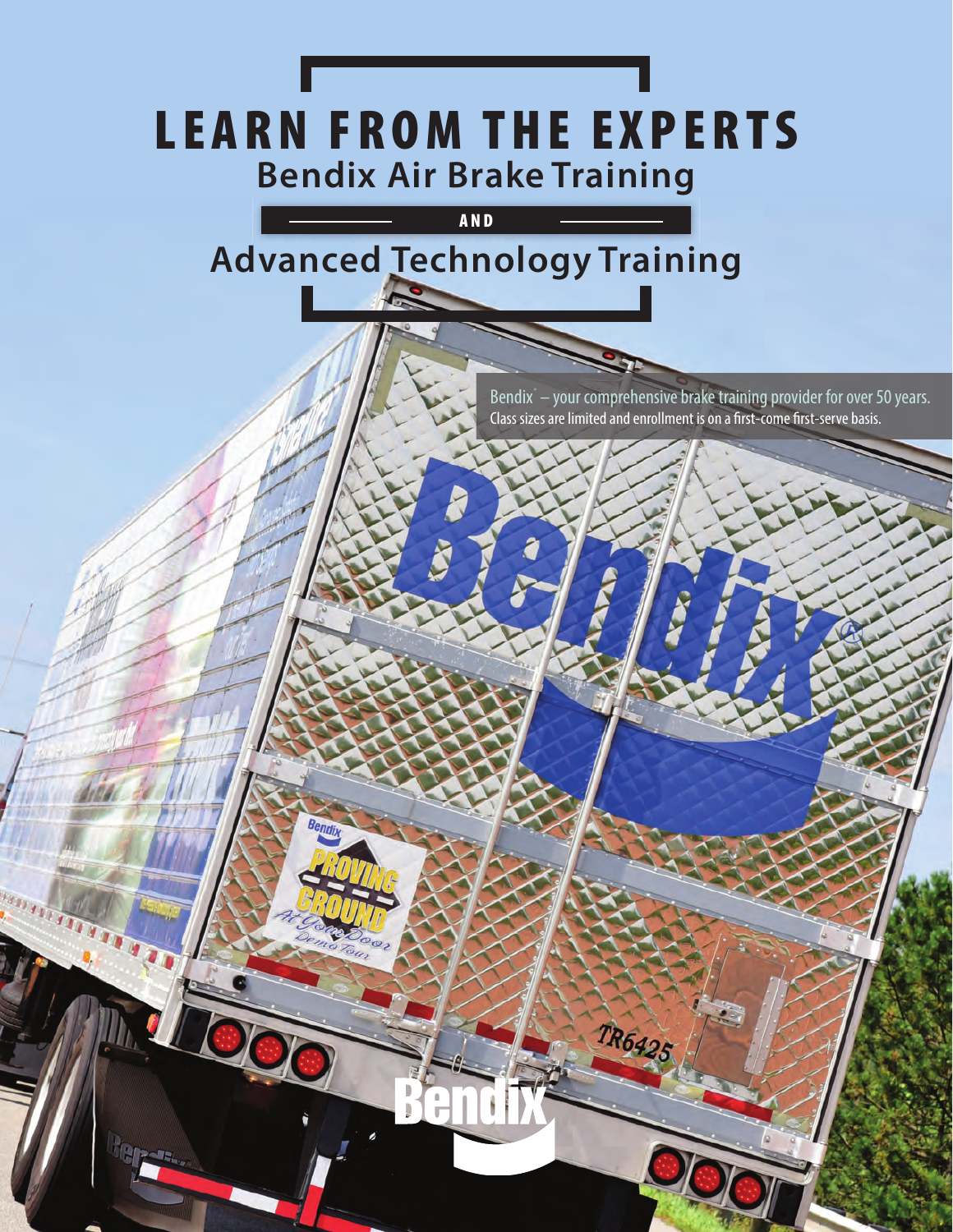## 2022 Bendix Training Classes

To address market demand, Bendix is expanding the availability of its **Bendix Advanced Technology Training** (2-day) class which launched in 2019. This highly attended course rounds out the Bendix training schedule which also includes the tried-and-true **Bendix Air Brake Training** (3-day) class.



#### **The Air Brake Training class is tailored to new & experienced technicians.**

Curriculum includes the fundamentals of compressed air; tactics for air system failure mode diagnosis and troubleshooting; and air brake system and foundation brake components, including air compressors, valves, foundation drum brakes, air disc brakes, plus steering. This all-inclusive course incorporates description, operation, troubleshooting, and service elements for the total range of components within dual air brake systems. **Note that depending on the student's technical knowledge, Bendix recommends that each participant complete the online air brake training on brake-school.com before taking our in-person Air Brake Training (3-day class)\*.**





of the products covered, Bendix highly recommends that each student complete the Bendix Air Brake Training (3-day) class, or at minimum, the online brake school at brake-school.com, before taking the Advanced Technology Training class. Classes include classroom lectures and/or practical hands-on exercises, plus visual aids to demonstrate the components and related systems. All locations feature operational demonstration boards.

#### **The Advanced Technology Training class picks up where the Air Brake Training ends\*.**

This class covers the operation and troubleshooting of advanced safety systems and software. Topics include Antilock Braking Systems (ABS), the Bendix® ESP® full stability system, Bendix® Wingman® Advanced™—a Collision Mitigation technology, AutoVue® — lane departure warning system, SafetyDirect® — a web-based vehicle monitoring system, our flagship Bendix® Wingman® Fusion™ driver assistance system family, the SmarTire® and SmarTire Trailer-Link™ Tire Pressure Monitoring Systems (TPMS), Active Steering by Bendix, and more. Class time includes in-depth, hands-on maintenance for Bendix® air disc brakes and electrical diagnostics. **The increase in technological advances in braking and stability makes this a training must for the advanced technician.** \* Due to the quantity and complexity

> NEW IN 2022... All registrants in the three-day Bendix Air Brake Training and two-day Bendix Advanced Technology Training school may elect to take part in an optional written test administered by Bendix at the close of each class. Bendix will grade the exam, and the registrant will receive a Tested and Passed Certificate to indicate they were tested on the presented material and received a passing grade. Registrants who elect to take the test and do not successfully pass the exam will receive a **Certifi cate of Completion**. Registrants who elect not to participate in the optional testing will receive a Certificate of Completion.

> Receipt of either certificate is a measure of knowledge on materials delivered by Bendix Commercial Vehicle Systems LLC (Bendix). **In-person Bendix training and the optional test are not affi liated with the U.S. Department**  of Transportation (DOT). It does not take the place of any instruction or Certification exam administered **by the DOT.**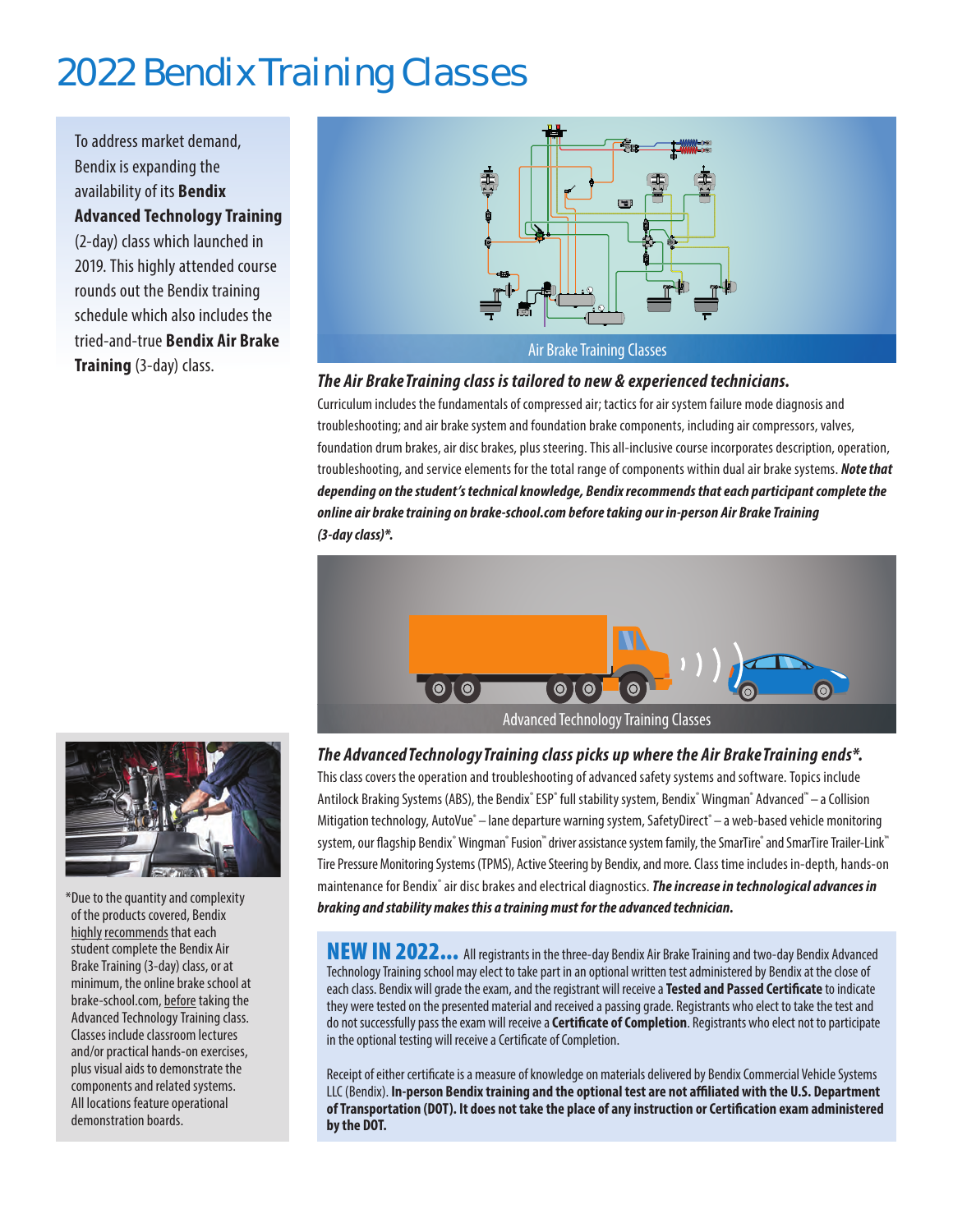## 2022 Bendix Training Schedule

|                            |                                                                     | <b>State</b> | <b>City</b>          | <b>Date</b><br><b>All Training Classes are</b><br>8:00 a.m. to 4:00 p.m. | <b>Class</b><br><b>Code</b> |  |  |  |  |
|----------------------------|---------------------------------------------------------------------|--------------|----------------------|--------------------------------------------------------------------------|-----------------------------|--|--|--|--|
|                            | <b>Air Brake Training (3-Day)</b><br><b>Tuesday - Thursday</b>      |              |                      |                                                                          |                             |  |  |  |  |
|                            |                                                                     | <b>AR</b>    | Springdale           | May 10 - 12                                                              | $1 - 22$                    |  |  |  |  |
|                            | Bendix® Online Air Brake Trainin<br>(Available on brake-school.com) | CA           | Fresno               | April 12 - 14                                                            | $2 - 22$                    |  |  |  |  |
|                            |                                                                     |              | Long Beach           | Aug. $2 - 4$                                                             | $3 - 22$                    |  |  |  |  |
|                            |                                                                     | CO           | Thornton             | July 19 - 21                                                             | $4 - 22$                    |  |  |  |  |
| Pre-Attendance Instruction |                                                                     | GA           | Atlanta              | <b>March 29 - 31</b>                                                     | $5 - 22$                    |  |  |  |  |
|                            |                                                                     | IL:          | Lisle                | Sept. 20 - 22                                                            | $6 - 22$                    |  |  |  |  |
|                            |                                                                     | KY           | <b>Bowling Green</b> | Aug. 16 - 18                                                             | $7 - 22$                    |  |  |  |  |
|                            |                                                                     | <b>MN</b>    | Rosemount            | June 7 - 9                                                               | $8 - 22$                    |  |  |  |  |
|                            |                                                                     | <b>NV</b>    | Sparks               | Aug. 23 - 25                                                             | $9 - 22$                    |  |  |  |  |
|                            |                                                                     | OH           | Avon                 | $Oct. 25 - 27$                                                           | $10 - 22$                   |  |  |  |  |
|                            |                                                                     | PA           | Hanover              | Nov. 29 - Dec. 1                                                         | $11 - 22$                   |  |  |  |  |
|                            |                                                                     | <b>TX</b>    | Irving               | <b>March 15 - 17</b>                                                     | $12 - 22$                   |  |  |  |  |
|                            |                                                                     |              | <b>VIRTUAL CLASS</b> | March $1 - 3$                                                            | $13 - 22$                   |  |  |  |  |
|                            |                                                                     |              |                      | Aug. 30 - Sept. 1                                                        | $14 - 22$                   |  |  |  |  |
|                            |                                                                     |              | <b>On-line only</b>  | Dec. $6 - 8$                                                             | $15 - 22$                   |  |  |  |  |
| Recommended                | <b>Advanced Technology Training (2-Day)</b><br>Tuesday - Wednesday  |              |                      |                                                                          |                             |  |  |  |  |
|                            | Bendix <sup>®</sup> Air Brake<br>Training<br>(3-Day Class)<br>lrai  | <b>NV</b>    | Sparks               | Oct. 11 - 12                                                             | $16 - 22$                   |  |  |  |  |
|                            |                                                                     |              |                      | Nov. 15 - 16                                                             | $17 - 22$                   |  |  |  |  |
|                            |                                                                     | OH           |                      | <b>March 22-23</b>                                                       | $18 - 22$                   |  |  |  |  |
|                            |                                                                     |              |                      | May $3 - 4$                                                              | 19-22                       |  |  |  |  |
|                            |                                                                     |              | Avon                 | Oct. $4 - 5$                                                             | $20 - 22$                   |  |  |  |  |
|                            |                                                                     |              |                      | Nov. $8 - 9$                                                             | $21 - 22$                   |  |  |  |  |

**KNOWLEDGE-DOCK.COM** 

BLOGS, PODCASTS, AND MORE<br>INDUSTRY INSIGHTS FROM INDUSTRY EXPERTS

**BRAKE-SCHOOL.COM** LOG ON AND LEARN FROM THE BEST

#### **Your Well-being Matters.**

All Bendix in-person training adheres to the latest safety, health, and sanitization protection protocols, as applicable, including social distancing and other safety guidelines. Federal, State, local, and Bendix-specific restrictions apply. Attendees agree to abide by all health and safety protocols, guidelines or procedures implemented by Bendix, the venue hosting Brake School, any applicable Federal/State/local laws, regulations and orders, and the Centers for Disease Control (CDC)'s recommendations for helping prevent the spread of COVID-19 found at: https://www.cdc.gov/coronavirus/2019-ncov/prepare/prevention.html. As requirements surrounding COVID-19 precautions evolve, please confirm all requirements with Bendix prior to the start of each scheduled session.



## **United States Locations**

Training offered in shaded states. (Bendix Advanced Technology Training is offered exclusively in Nevada and Ohio.)



Class sizes are limited and enrollment is on a first-come, first-serve basis.

#### Register:

- by phone 1-800-AIR-BRAKE, (1-800-247-2725, option 3);
- **by email,**

BendixTrainingSchool@hkm.dcgcentral.com;

- by fax, (216) 651-3261; or
- online at bendix.com or foundationbrakes.com.

See the registration form on the back page. Refer to the unique class code per location when completing your registration.

**The cost for the training class, per attendee, is \$450 (US) for the Air Brake Training, \$400 (US) for the Advanced Technology Training and \$300 (US) for the Virtual Class.**